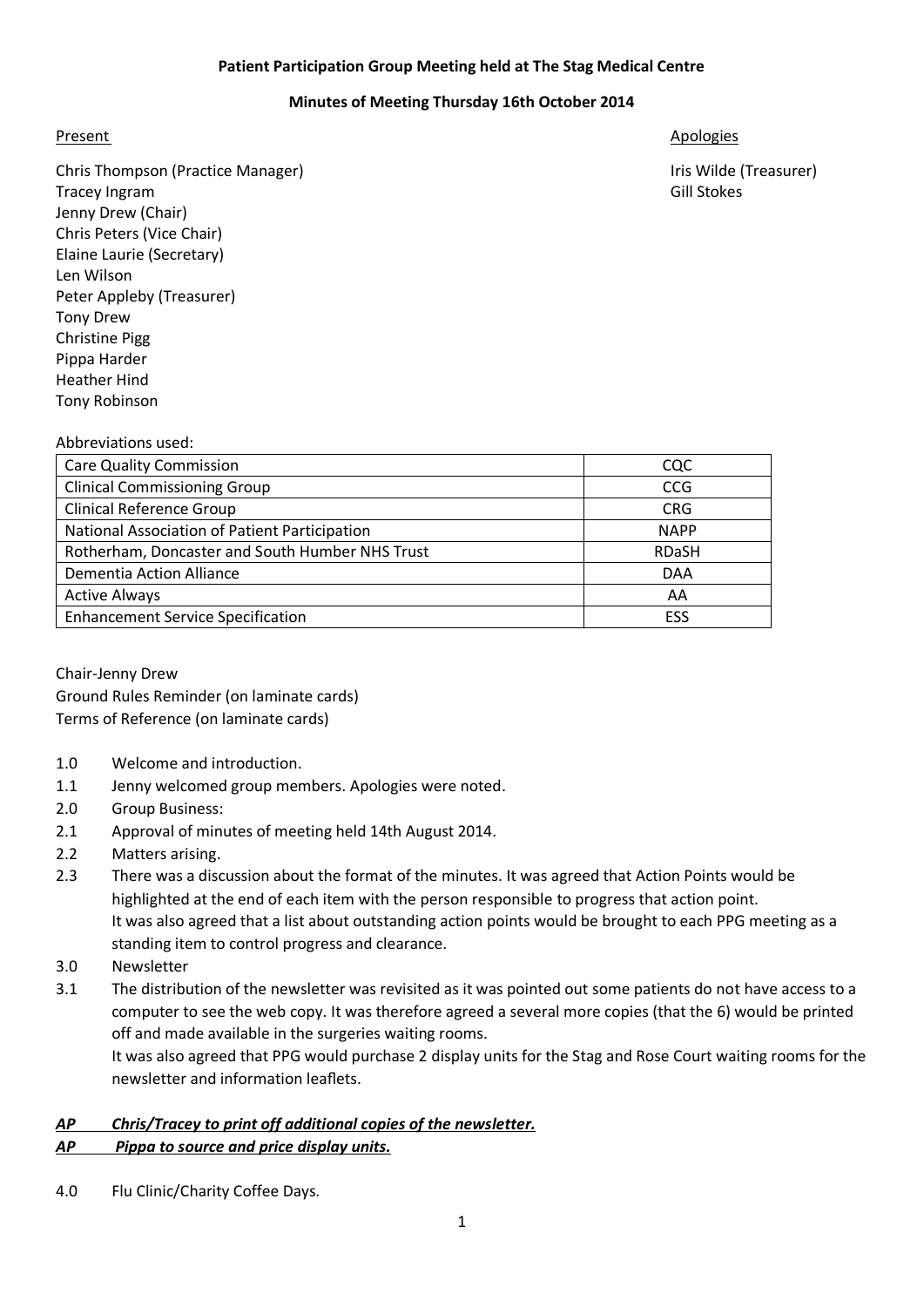It was agreed that flu clinic/charity days had been a great success with excellent team work with the PPG group and great atmosphere with the patients. A total of £1262.85 was raised giving £404.00 each to MacMillan Cancer Support, Rotherham Cancer Care and Talking Newspaper for the blind. £50.00 cost of voucher purchased by PPG returned to funds, £12.00 expenses to Elaine and 85p to petty cash. These details will be summarised on the PPG notice board to inform patients. All raffle prize winners were notified and delighted with their wins. Thank you letters were issued and delivered to all prize givers. In addition MacMillan, Rotherham Cancer Care and Rotherham Hospice raised extra funds from sales of their Christmas cards and goods. The PPG thanked Elaine for her detailed organisation of these events. There is a further flu clinic to be held at Rose Court Surgery on 23rd October from 2pm to 5.15pm. PPG agreed to help marshalling patients. Christine Pigg and Chris Peters to attend Rose Court on the 22nd October.

5.0 Friends and Family Test

Practice Manager advised PPG that friends and family test is a statutory requirement for all GP surgeries from 11th December 2014. There has been an initial discussion at the practice managers meeting which confirmed every patient had to be given the opportunity to state anonymously whether they would recommend the practice to their family and friends and results were to be returned to the NHS on an ongoing monthly basis and an action plan to address any patient issues.

Chris will investigate the practice details of the scheme and report back to PPG November meeting to finalise arrangements. At this stage he was seeking a commitment from PPG to help run this new compulsory scheme. The PPG gave its commitment.

# *AP Practice Manager to report scheme details at November meeting. AP PPG to agree final arrangement with Practice Manager.*

6.0 News from the practice — Chris Thompson.

Friends and family was the main news from the practice plus 2 new students.

6.0 Any other business. Staff photos — it was agreed these need updating.

# *AP Chris/Tracey to decide a suitable date for a photo session and let Tony know.*

Surgery pictures — it was agreed they would be advertised for sale at £20/£25 each. Price to be displayed under each picture (further discussions to be held on the next theme of pictures) after Christmas.

## *AP Elaine to produce price tickets and display them and a sign to refer to practice manager for purchase.*

Books for sale agreed would occur when PPG are at surgeries to supervise and are responsible for monies raised for PPG funds. Books to be stored at the surgery.

7.0 PPG Constitution.

Jenny is finalising and will issue draft to PPG members to peruse and comment on final draft for November PPG meeting in order to incorporate at January AGM. Meeting closed at 6.30 pm

Next meeting Thursday 6th November 2014 at 5.30pm.